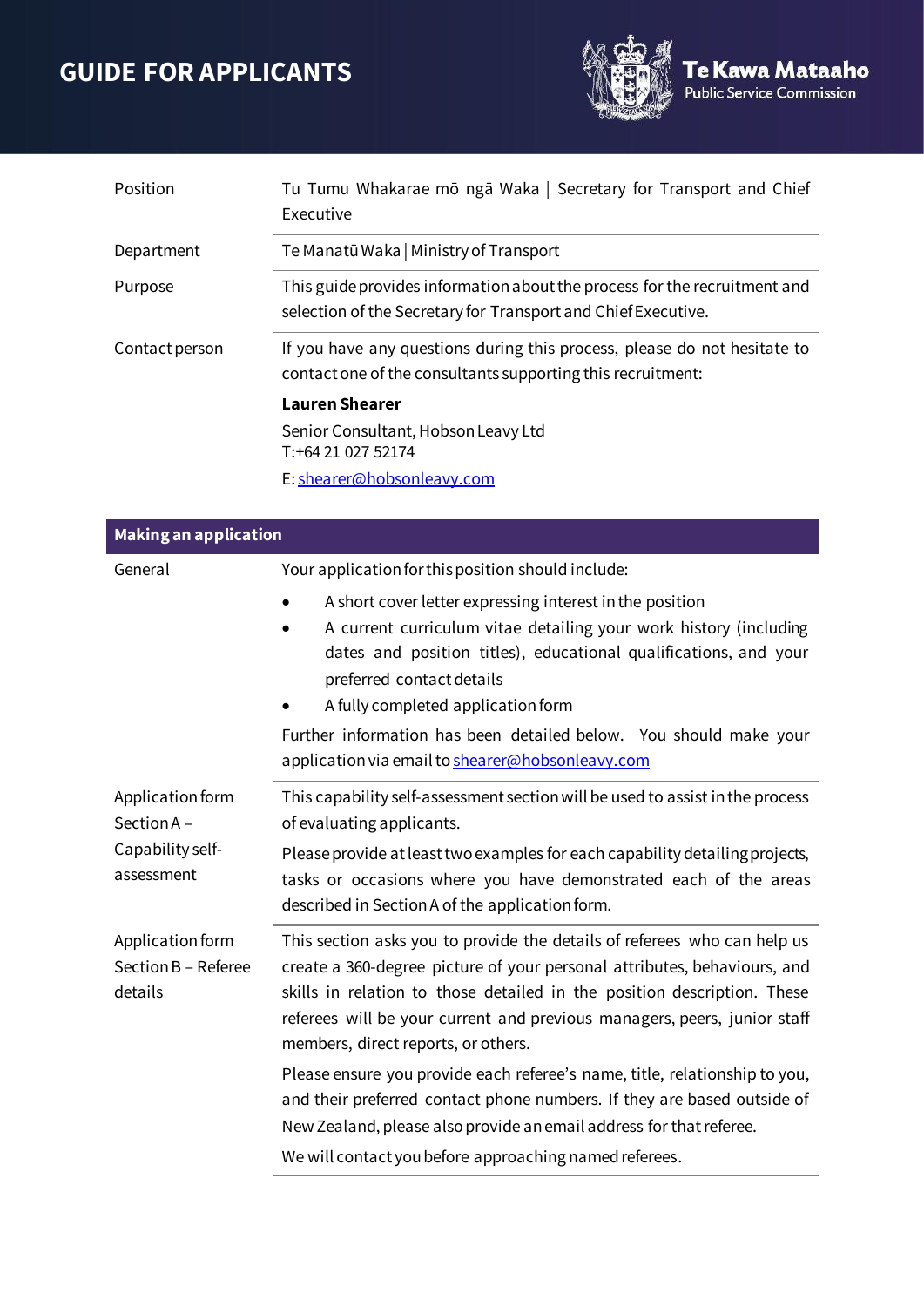| Application form<br>Section C -<br>Authorisation                       | In completing the authorisation section of the form, you are allowing the<br>Public Service Commissioner (the Commissioner), or their designated<br>representative or agent, to undertake the following checks:<br>We may approach, in confidence, not only the referees you have<br>named, but other people who have personal knowledge of you to<br>gather information related to your suitability for this appointment.<br>Qualifications and credit checks are completed by an external<br>agency on behalf of Te Kawa Mataaho, only for the preferred<br>candidate.<br>Security checks by the New Zealand Security Intelligence Service are<br>required. These include vetting through the New Zealand Police and<br>the Serious Fraud Office. The full check is completed only for the<br>preferred candidate. |
|------------------------------------------------------------------------|----------------------------------------------------------------------------------------------------------------------------------------------------------------------------------------------------------------------------------------------------------------------------------------------------------------------------------------------------------------------------------------------------------------------------------------------------------------------------------------------------------------------------------------------------------------------------------------------------------------------------------------------------------------------------------------------------------------------------------------------------------------------------------------------------------------------|
| Application form<br>Section D - Criminal<br>convictions<br>declaration | The information in this section is required to check whether you have any<br>past criminal convictions or pending charges that might impact on your<br>ability to be effective in the position.                                                                                                                                                                                                                                                                                                                                                                                                                                                                                                                                                                                                                      |
|                                                                        | If you are the preferred candidate for the position, we will confirm the<br>details you have given through a criminal history check carried out by the<br>Ministry of Justice. Only those directly involved in the recruitment,<br>including our agents (and if necessary a legal advisor) will have access to<br>this information prior to your appointment (if you are appointed, your<br>declaration will be filed on your personal file).                                                                                                                                                                                                                                                                                                                                                                        |
|                                                                        | The information provided in this section by unsuccessful applicants will be<br>destroyed at the completion of the process.                                                                                                                                                                                                                                                                                                                                                                                                                                                                                                                                                                                                                                                                                           |
|                                                                        | If you fail to provide relevant information and the Commissioner<br>subsequently discovers that you have a criminal conviction that could not<br>be withheld under the Criminal Records (Clean Slate) Act 2004 or a charge<br>was pending at the time of appointment, you may be dismissed.                                                                                                                                                                                                                                                                                                                                                                                                                                                                                                                          |
|                                                                        | You may access this information and request its correction.<br>See 'Key Legislation' below for information on the Criminal Records (Clean<br>Slate) Act 2004.                                                                                                                                                                                                                                                                                                                                                                                                                                                                                                                                                                                                                                                        |
| Application form<br>Section E -<br>Leadership Insight<br>information   | This section is to give Te Kawa Mataaho permission to use your Leadership<br>Insight information (where this assessment has been previously<br>completed) for the purposes of this recruitment process.                                                                                                                                                                                                                                                                                                                                                                                                                                                                                                                                                                                                              |
| Application form<br>Section F - Conflict<br>of interest                | A conflict of interest means a conflict between a public duty and private<br>and/or personal interests. Personal interests may be financial or relate to<br>family, friends or associates. Conflicts of interest may be actual, potential<br>or perceived. A conflict of interest may happen at any stage during the<br>recruitment process. You are responsible for advising Te Kawa Mataaho                                                                                                                                                                                                                                                                                                                                                                                                                        |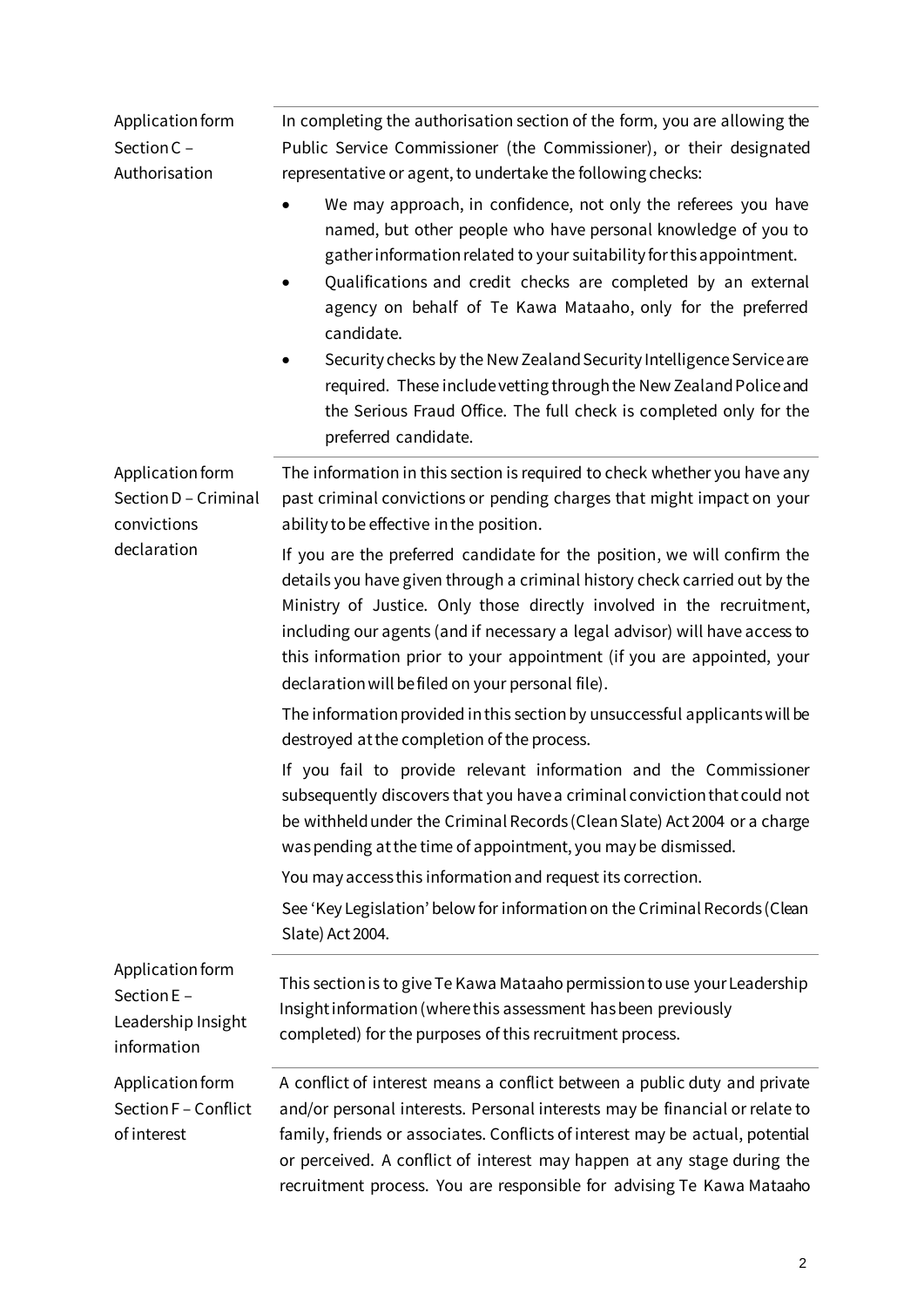immediately if you believe there is a possible conflict of interest. Please note that this will not invalidate your application but will be taken into consideration.

Ī

| <b>Key legislation</b>                               |                                                                                                                                                                                                                                                                                                                                                                                                                                                                                                                                                                     |
|------------------------------------------------------|---------------------------------------------------------------------------------------------------------------------------------------------------------------------------------------------------------------------------------------------------------------------------------------------------------------------------------------------------------------------------------------------------------------------------------------------------------------------------------------------------------------------------------------------------------------------|
| <b>Public Service Act</b><br>2020                    | Appointments to chief executive positions in the Public Service are made<br>under Schedule 7 clause 3 of the Public Service Act 2020. This legislation<br>sets out procedures to be followed in making these appointments and<br>specifies the respective responsibilities of Ministers and the Commissioner.                                                                                                                                                                                                                                                       |
| Privacy Act 2020                                     | The recruitment process is subject to the provisions of the Privacy Act 2020.<br>Personal information collected during this appointment process will be<br>used solely for assessing your suitability for employment in this position. It<br>will be held confidentially by the Commissioner, the recruitment and<br>assessment consultants, the interview panel and to Te Kawa Mataaho staff<br>who will assist the Commissioner with this appointment process.<br>Evaluative information will be held in confidence and you do not have right<br>of access to it. |
|                                                      | Your authority is needed to gather some of this information and an<br>authorisation section is attached for this purpose. If you are appointed to<br>this position the information will be retained. If you are unsuccessful all of<br>your application documents will be destroyed, unless you request that they<br>be returned.                                                                                                                                                                                                                                   |
| <b>Criminal Records</b><br>(Clean Slate) Act<br>2004 | [Extract from Ministry of Justice pamphlet 'Criminal Records (Clean Slate) Act<br>2004']                                                                                                                                                                                                                                                                                                                                                                                                                                                                            |
|                                                      | You must meet all conditions in section 7 of the Act (a summary is set out<br>below) before your convictions can be withheld. The Act should be<br>consulted for full information (see www.legislation.govt.nz-exceptions to<br>the Clean Slate scheme are found in section 19 of the Act).                                                                                                                                                                                                                                                                         |
|                                                      | You must:                                                                                                                                                                                                                                                                                                                                                                                                                                                                                                                                                           |
|                                                      | • Have no convictions within the last seven years<br>• Never have been sentenced to a custodial sentence e.g.<br>imprisonment, corrective training, borstal                                                                                                                                                                                                                                                                                                                                                                                                         |
|                                                      | • Never have been ordered by a Court following a criminal case to be<br>detained in a hospital due to your mental condition instead of being<br>sentenced                                                                                                                                                                                                                                                                                                                                                                                                           |
|                                                      | • Not have been convicted of a "specified offence" e.g. sexually<br>offending against children and young people or the mentally<br>impaired                                                                                                                                                                                                                                                                                                                                                                                                                         |
|                                                      | • Have paid in full any fine, reparation, or costs ordered by the Court in<br>a criminal case                                                                                                                                                                                                                                                                                                                                                                                                                                                                       |
|                                                      | • Never have been indefinitely disqualified from driving under section<br>65 of the Land Transport Act 1998 or equivalent provision                                                                                                                                                                                                                                                                                                                                                                                                                                 |